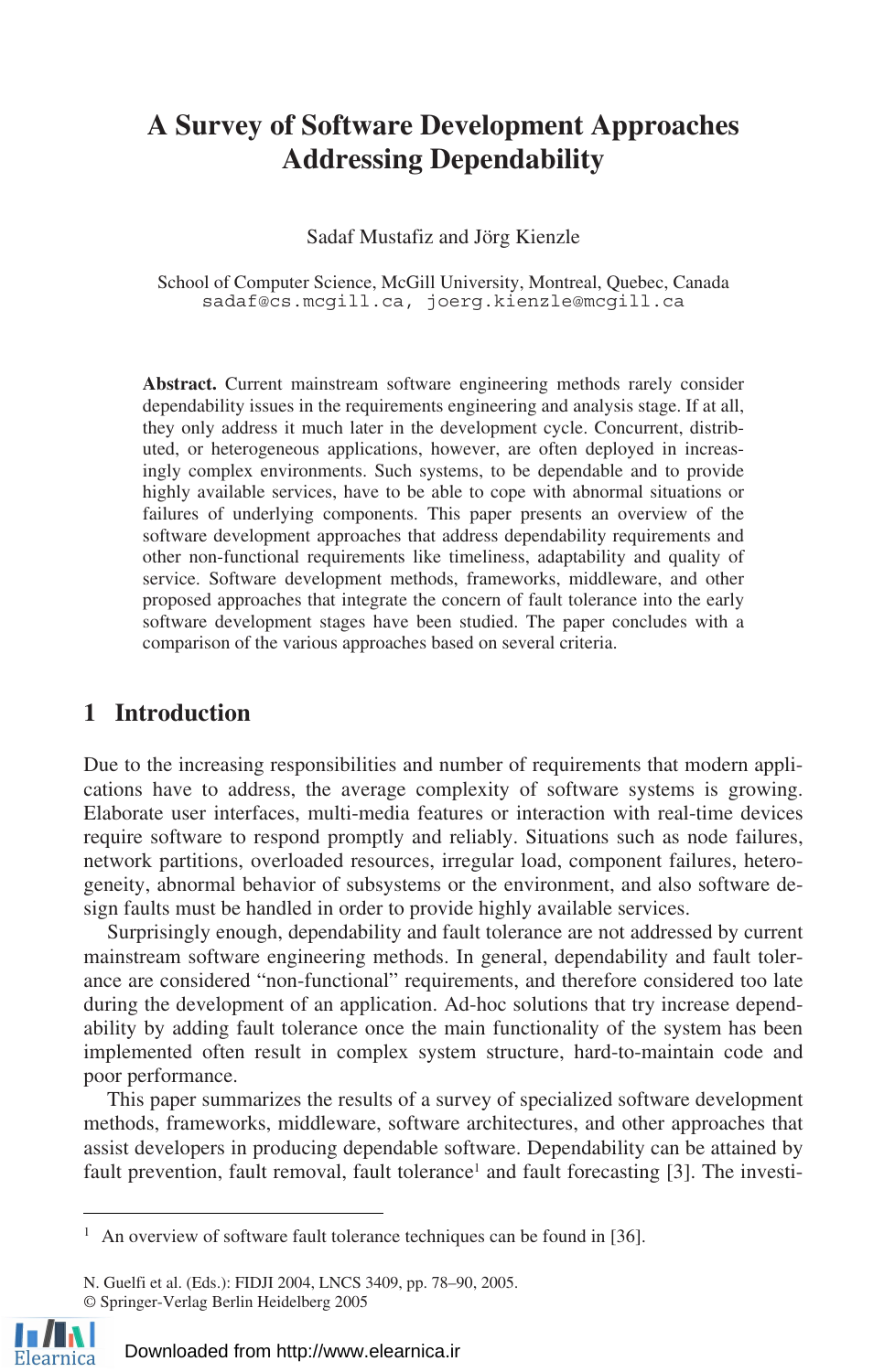gation focuses on the non-functional requirements that are part of dependability, i.e. availability, reliability, safety, security, and maintainability [2], but also timeliness, which includes responsiveness, orderliness, freshness, temporal predictability and temporal controllability [29]. Adaptability, i.e. the need to remain functional even when modifications are carried out in the system, is also considered. In addition the review includes, for each approach, its application environment, the covered failure domain, and what fault tolerance techniques, if any, have been incorporated into the process.

The approaches presented in this paper are structured into three categories. Section 2 reviews *software development methods*. Section 3 discusses *software architectures*, *middlewares* and *frameworks*. Section 4 presents other approaches that propose notations or consider elements that help in the development of dependable systems. Finally, Section 5 presents a comparison of the surveyed approaches.

## **2 Software Development Methods**

Software development methods define a step-by-step process that leads a developer from the elaboration of an initial requirements document, over analysis, architecture and design phases through to the final implementation.

## **2.1 HRT-HOOD**

HOOD (Hierarchical Object-Oriented Design) [32] is an architectural design method developed by the European Space Agency in 1987, with Ada as the target programming language. HRT-HOOD (Hard Real-Time HOOD) [9] was later developed to addresses issues of timeliness in the early stages of the development process, with explicit support for common hard real-time abstractions. HRT-HOOD introduces cyclic and sporadic type objects to take into account timing properties of real-time systems. These objects are annotated with information about the period of execution, minimum arrival time, offset times, deadlines, budget times, worst-case execution time (WCET), and importance. HRT-HOOD uses exceptions to handle timing faults. The coding language should have support available to program recovery handling. In cases of sporadic objects, method invocation should be monitored in order to prevent early execution or overly high invocation frequency. The method does not provide fault-tolerance support or ways of identifying the mentioned non-functional requirements, but focuses on how to integrate them into the design phase. The STOOD tool supports real-time software development based on the HOOD (version 4) and HRT-HOOD method.

### **2.2 The OOHARTS Approach**

Object-Oriented Hard Real Time System (OOHARTS) [35] is a process for developing dependable hard real-time systems. It is based on UML and the hard real-time constructs of HRT-HOOD. Various extensions to UML are proposed, e.g. stereotypes such as  $\langle \langle \text{cyclic} \rangle$ ,  $\langle \text{caperiodic} \rangle$ ,  $\langle \text{c-protected} \rangle$ ,  $\langle \text{cparse} \rangle$ , and  $\langle \text{cenviron} \rangle$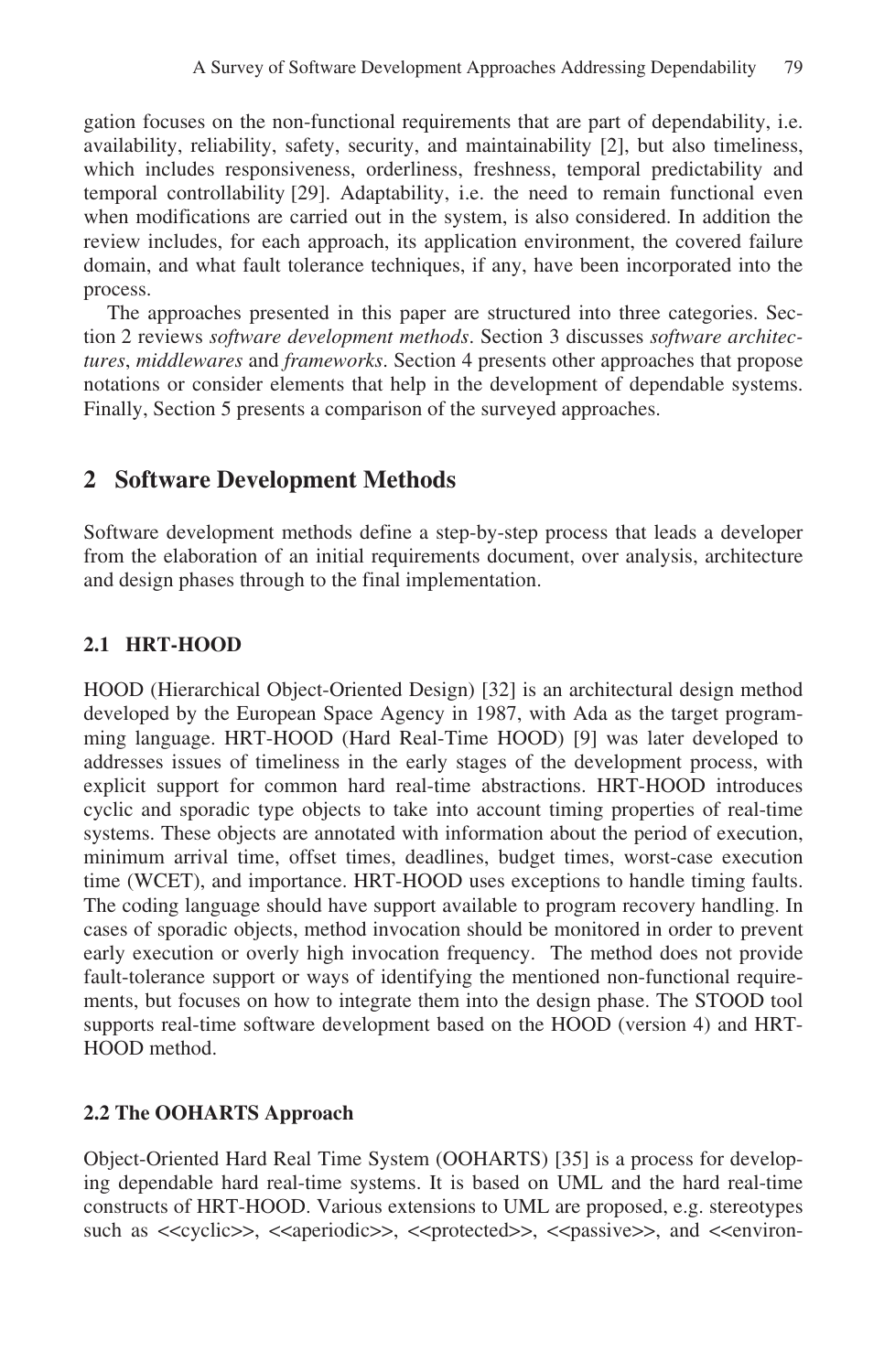ment>> to describe different real-time objects. A special form of UML state diagram called Object Behavior Chart (OBC) is used to define object behavior. It provides means for representing timing constraints like deadline and period. The UML concurrency attribute, which can be sequential, guarded, or concurrent, is extended to include <<mutex>> (mutual exclusion), <<wer>> (write execution request), and <<rer>> (read execution request).

The OOHARTS method follows the traditional software development phases. Both functional and non-functional requirements are specified in the requirements definition phase. It introduces an additional phase in the HRT-HOOD software development life cycle, hard-real time analysis, which provides a framework for defining the structure and behavior of hard real-time systems using UML and the new extensions defined [35].

#### **2.3 Extension of the Catalysis Method**

In [31], a fault-tolerant software architecture for component-based systems based on the *idealized fault-tolerant component (IFTC)* [38][44] is proposed. The architecture can handle software faults, providing higher levels of dependability.

Based on this work, [45] proposes a way of incorporating exception handling and error recovery into the Catalysis [17] process. At the requirements level, exceptional behavior, which includes recovery scenario and failure scenario, is added to use-case specifications in a formal manner. The system is structured with IFTC and the propagation of exceptions is clearly modeled. In the next phase, collaborations are derived from the use-cases. Pre- and post conditions are mapped to actions, which include refinements of the defined exceptions. A template is used to describe the collaboration, and class hierarchies of normal and exceptional behavior are produced. Following the design, ways to move on to implementation are suggested.

#### **2.4 The KAOS Approach**

The KAOS framework [22] provides a goal-oriented approach for requirements modeling, specification, and analysis, which address both functional and non-functional requirements. Three types of non-functional goals are considered: quality-of-service, development, and architectural constraints. These goals address the need for safety, security, usability, performance, interoperability, accuracy, maintainability, reusability, and issues of distribution, and physical and logical organization. Exceptional behavior, defined as *obstacles*, is also addressed during requirements engineering [48]. Goals and obstacles are expressed in a formal language. Based on this framework, Lamsweerde has proposed a method in [49] for deriving the software architecture from the requirements. To begin with, the software specification is developed from the requirements, which is then used to build the architectural design. The design evolves with recursive refinements, which consider constraints and nonfunctional goals. The refinement is pattern-based; Figure 1 for example shows how to introduce reliable communication by means of replication. The KAOS approach is supported by the GRAIL tool [22].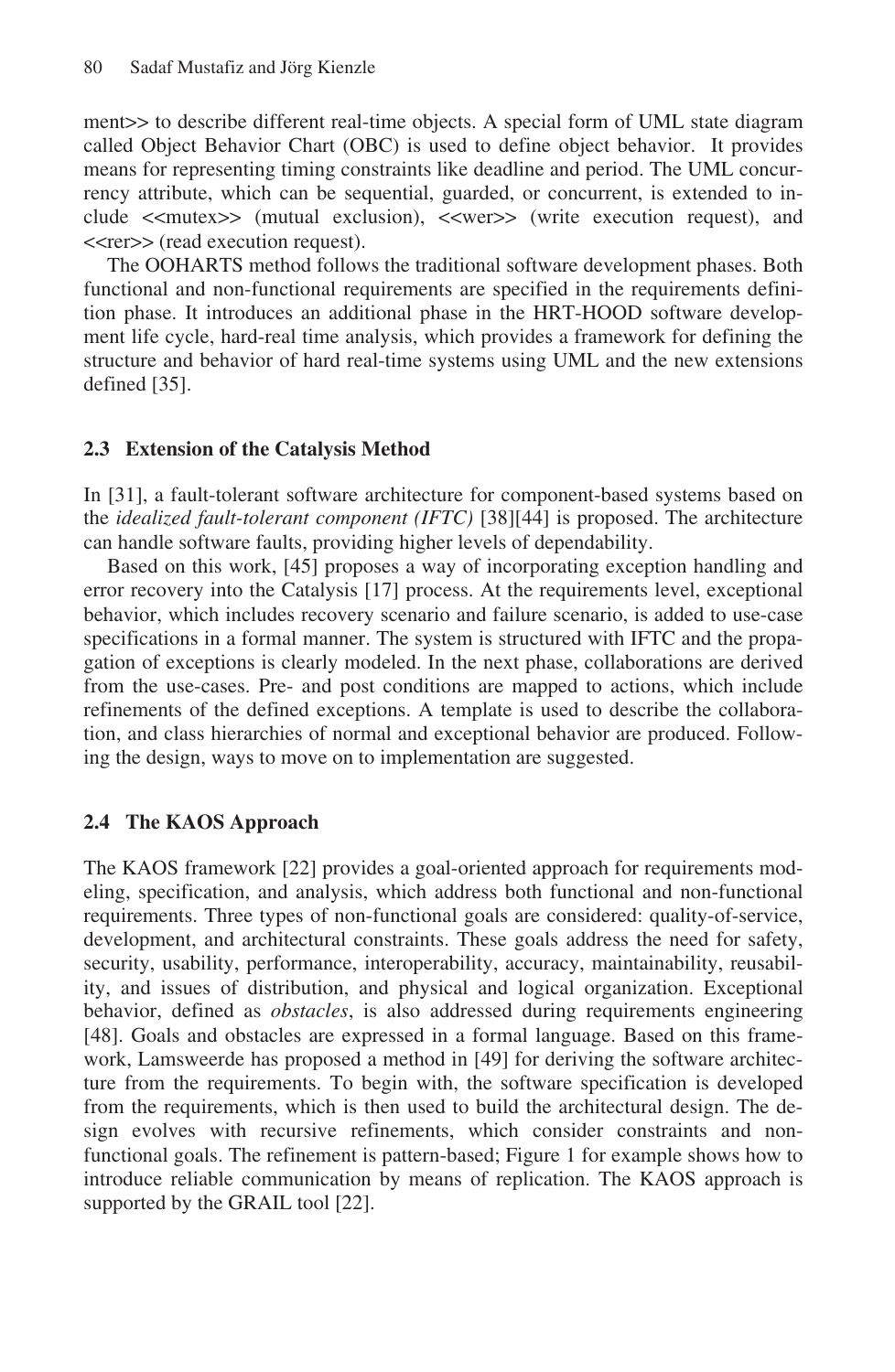

**Fig. 1.** Architectural refinement pattern for a QoS goal [49]

#### **2.5 The B Method**

The B formal method [1] covers the development process from the specification to the implementation phase and is based on a mathematical model of set theory and first order logic. The B method mainly comprises two activities: writing formal texts and proving the texts. The process evolves from specification to coding using a series of refinements. The methodology has been used for developing error-free software for critical systems by focusing on traceability of safety-related constraints [10]. The method is supported by the tools B-Toolkit and Atelier-B. Modeling tools (B4free), editors, and parsers are also available for B.

## **3 Fault Tolerance Frameworks and Middleware**

This section reviews software architectures, middlewares and frameworks. *Software architectures* do not offer any methodological support, but instead provide a structure (usually hardware design) based on which applications can be built. *Middleware* is software that is used to integrate heterogeneous software applications or products efficiently and reliably in a distributed computing environment. It is the middle layer between the application program and the platform and provides abstractions necessary for interfacing. A *framework* is an environment composed of software components that can be tailored according to the needs of the application being developed. Finally, a *middleware framework* is a structure that offers users multiple middleware styles that can be customized for application as well as device constraints.

#### **3.1 TARDIS**

The **Timely and Reliable Distributed Information Systems (TARDIS)** project [8] was initiated in 1990, and is targeted towards avionics, process control, military, and safety critical applications. The proposed framework addresses non-functional requirements (dependability, timeliness, and adaptability), and implementation constraints from the early stages of software development. In the architectural design phase, issues of choices are addressed, for example, between replication and dynamic reconfiguration for improving reliability. The framework is generic, and does not impose any software design methods or languages on the developer.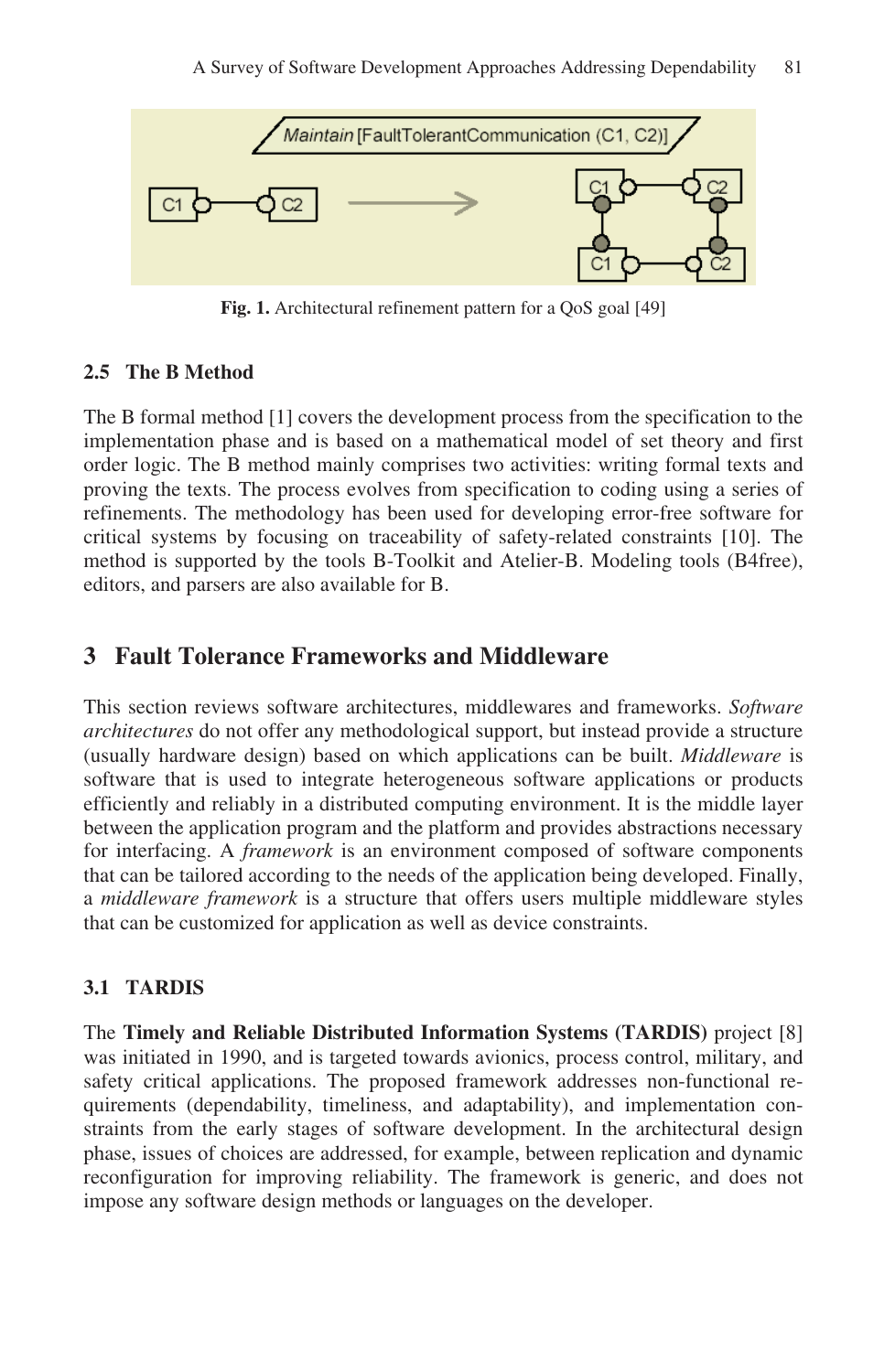The initial proposal, however, was not completed. The project continued with focus on development of real-time systems. [28] discusses the architectural design of non-functional requirements related to real-time issues using the specification language *Z* and RTL (Real-Time Logic). Detailed design using TARDIS is considered in [7][28]. According to [28], the TARDIS framework can also be applied to the design of systems where non-functional requirements like reliability, security, safety, fault tolerance, and system reconfiguration need to be satisfied.

#### **3.2 TIRAN**

**TaIlorable fault toleRANce frameworks for embedded applications (TIRAN)**  [20] is a European Strategic Program for Research in Information Technology (ESPRIT) project completed in October 2000. The primary goal of the project was to develop a software framework to provide fault tolerant capabilities to embedded automation systems. The framework, to reduce development costs, aims to solve problems in fault-affected applications by considering error detection, isolation and recovery, reconfiguration and graceful degradation. It considers physical and design faults in the permanent, temporary omission and byzantine failure domains.

The framework provides a library of basic tools implementing fault tolerance mechanisms like watchdog, distributed memory, local voter, output delay, stable memory, distributed synchronization and time-out management. A control backbone, which functions as a middleware, extracts information about the application's topology, its progress and its status. It maintains this information in a replicated database and coordinates fault tolerance actions at runtime via user-defined recovery strategies. A domain-specific language named ARIEL was developed as part of the project to configure the basic tools and to specify the recovery strategies. More information about ARIEL can be found in [20].

TIRAN provides the users of the framework with a methodology for collecting, specifying, and validating fault tolerance requirements, with a characterization of framework elements, and guidelines for using the framework. The specification of fault tolerance is based primarily on UML package diagrams and class diagrams, and TRIO (Tempo Reale ImplicitO) temporal logic, a language that has been developed by ENEL (Italy's largest power distributer) specifically for real-time systems. The use of the methodology has been experimented on a pilot application, a primary substation automation system, and is discussed in [18][25].

#### **3.3 DepAuDE**

**Dep**endability for embedded **Au**tomation systems in **D**ynamic **E**nvironments with intra-site and inter-site distribution aspects (DepAuDE) [24] is an IST (Information Society Technologies) project partially based on TIRAN completed in 2003. It has been developed primarily for two target application areas: monitoring/control of energy transport and distribution, and distributed embedded systems.

The DepAuDE framework provides "a methodology and an architecture to ensure dependability for non-safety critical, distributed, embedded automation systems with both IP (inter-site) and dedicated (intra-site) connections" [21]. The methodology support is similar to that outlined in TIRAN, but includes inter-site communication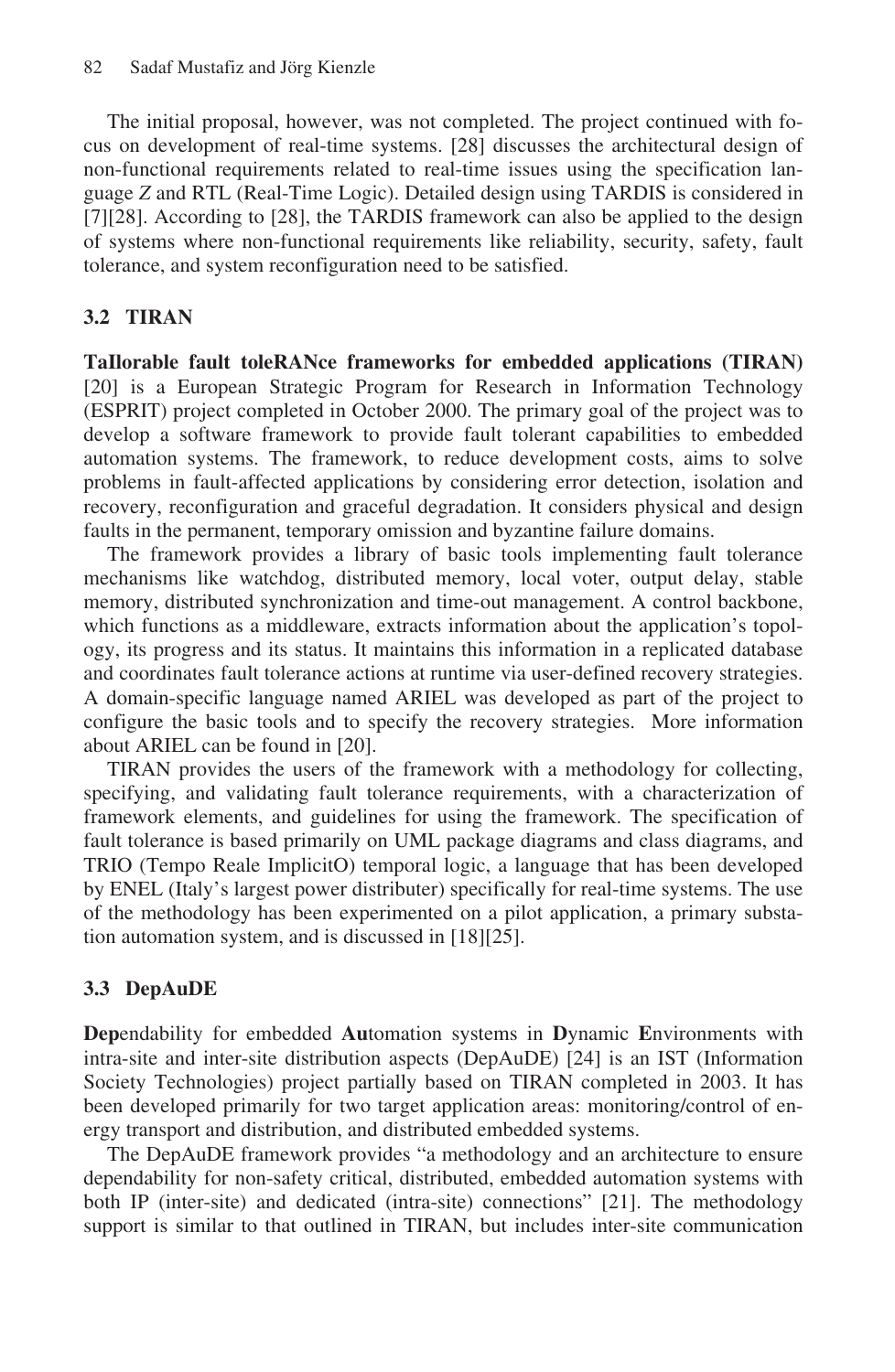features for specification, validation, and modeling of requirements. It also adds support for quality-of-service (QoS) levels. Furthermore, the DepAuDE framework has been applied on the pilot applications to evaluate and show the feasibility of the framework.

#### **3.4 EFTOS: FT Approach to Embedded Supercomputing**

Embedded Fault-Tolerant Supercomputing (EFTOS) is an ESPRIT project completed in 1998, targeted towards industrial process-control, real-time applications, and embedded systems. It aims to provide a middleware framework to implement faulttolerance to make embedded supercomputing applications more dependable.

Similar to TIRAN, EFTOS also follows a layered approach comprising of basic fault-tolerance tools and mechanisms, a backbone, and a high-level recovery language for specifying recovery strategies [23]. The FT tools provided include a watchdog timer, a trap handler for exception handling, an atomic action tool, assertions, and a distributed voting mechanism.

#### **3.5 Middleware Architectures**

**DCE** (Distributed Computing Environment), **DCOM** (Distributed Component Object Model), **Java RMI** (Remote Method Invocation), and **CORBA** (Common Object Request Broker Architecture) are general middleware that have limited fault tolerance support, like mechanisms for replication and time-outs [46]. TAO (The ACE ORB) implementation of CORBA supports fixed-priority real-time scheduling. Electra, another CORBA implementation, provides fault-tolerance with object replication. Real-time CORBA 1.0 supports QoS with standard policies and techniques [46]. CORBA also defines a transaction service (OTS).

**Chameleon** is an adaptive infrastructure, which supports multiple fault-tolerance strategies in a networked environment. Chameleon uses reliable agents that support user-specified levels of fault-tolerance. It considers satisfying dependability in terms of availability. With some additional features, chameleon can be used for real-time applications [19][4].

**ROAFTS** is a middleware architecture providing real-time object-oriented adaptive fault-tolerance support. ROAFTS offers fault-tolerance schemes that can be applied to both process-structured and object-structured distributed real-time (RT) applications. These schemes are used to tolerate processor faults, communication link faults, interconnection network faults, and application software faults. ROAFTS is meant for implementation on COTS (Commercial Off-The-Shelf) and guarantees RT fault-tolerance when required [19][37].

**FRIENDS** (Flexible and Reusable Implementation Environment for your Next Dependable System) is a software architecture, which provides fault-tolerance and limited security support. It is built on subsystems and libraries of meta-objects. There is a fault-tolerance sub-system that incorporates fault-tolerance mechanisms for error detection, failure detectors, replication, reconfiguration, and stable storage. It does not provide specific support for real-time and quality-of-service requirements [19][27].

**AQuA** (Adaptive Quality of Service for Availability) is an adaptive architecture for building dependable distributed systems. Fault tolerance is provided by Proteus, a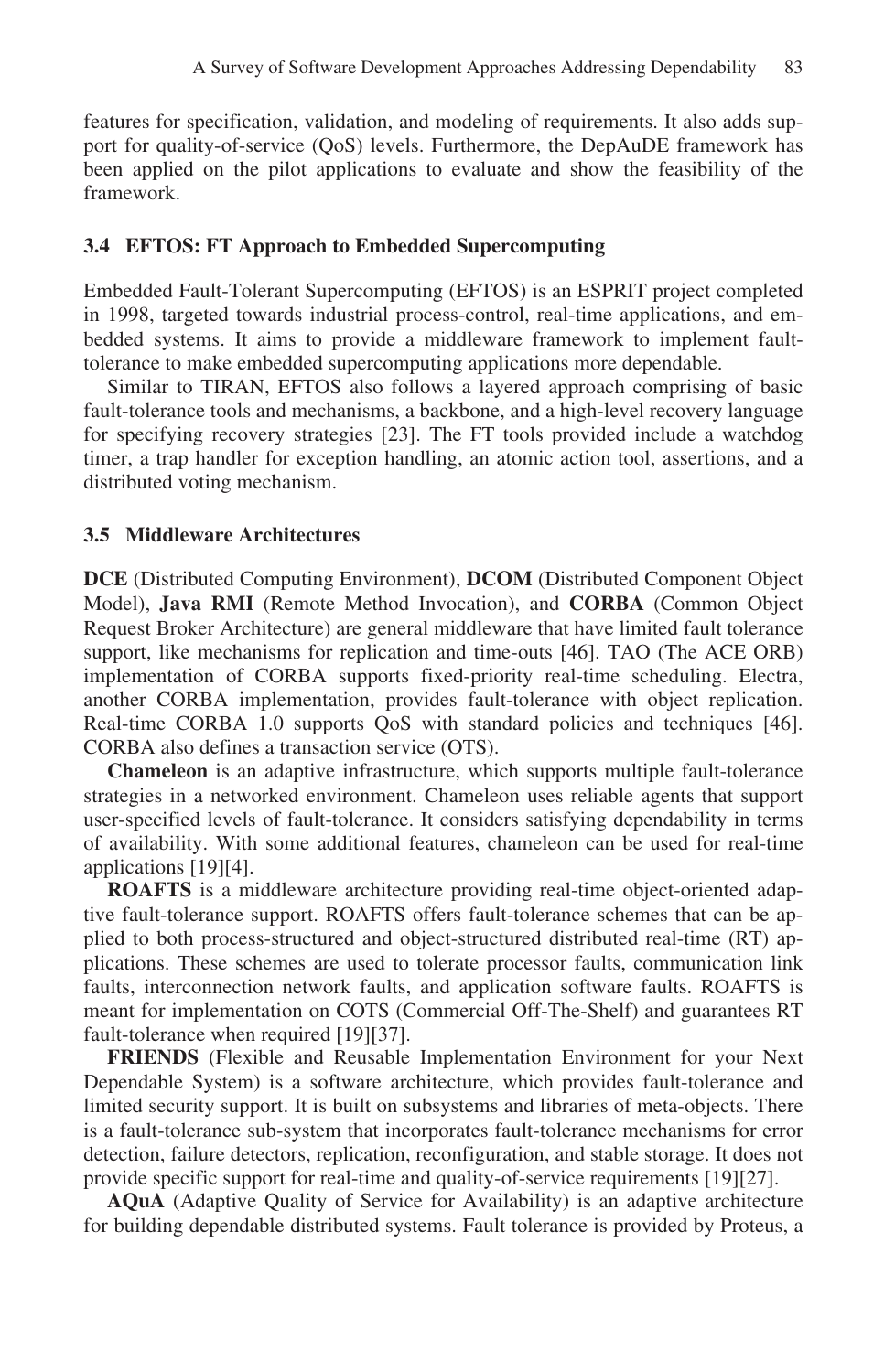dependability manager integrated into the architecture. Fault tolerance support is given to CORBA applications with replication of objects, and different levels of desired dependability and quality-of-service are provided. AQuA is capable of handling crash failures, value faults, and time faults. It incorporates means for detecting errors, treating faults, and reliable communication [19][14].

#### **3.6 Software Architectures**

Some architectures considering fault-tolerance and other dependability attributes worth mentioning are discussed below. Because of space constraints, it was not possible to describe them in details.

Delta-4 [5], an ESPRIT project, provides an open architecture for development of dependable distributed real-time systems. Delta-4 tolerates hardware failures with hardware and software redundancy, and also supports active and passive replication of software components residing in homogeneous computers. Voting mechanisms and systematic and periodic strategies for check-pointing are provided.

MAFTIA (Malicious and Accidental Fault Tolerance for Internet Applications) is a European Union project completed in 2003 and is said to be the first project to address the need to tolerate malicious and accidental faults in large-scale distributed systems [39].

GUARDS (Generic Upgradeable Architectures for Real-Time Dependable Systems) [41] is an ESPRIT project aiming to provide methods, techniques, and tools for design, implementation, and validation support in safety-critical real-time systems.

MARS (Maintainable Real-Time System) [43] is an architecture specialized for time-triggered applications, and addresses fault-tolerance with active replication means and other hardware FT measures to satisfy hard real-time requirements.

#### **3.7 Other Frameworks**

This section presents some software frameworks that were came about to aid in development of dependable systems.

HIDE (High-level Integrated Design Environment for Dependability), an ESPRIT project, addressed the need for early validation of UML-based design [6]. In [12], Chin proposes an approach, as part of HIDE, to extend UML towards a useful OO-Language for modeling dependability features. It provides abstractions to incorporate common dependability requirements in the UML model.

Aurora Management Workbench provides a software framework for developing reliable, scalable, and configurable distributed applications [10].

DOORS is a framework developed to provide support for building fault-tolerant applications in CORBA [30].

### **4 Other Related Work**

This section reviews work that addresses the need to integrate dependability requirements in the model specifications.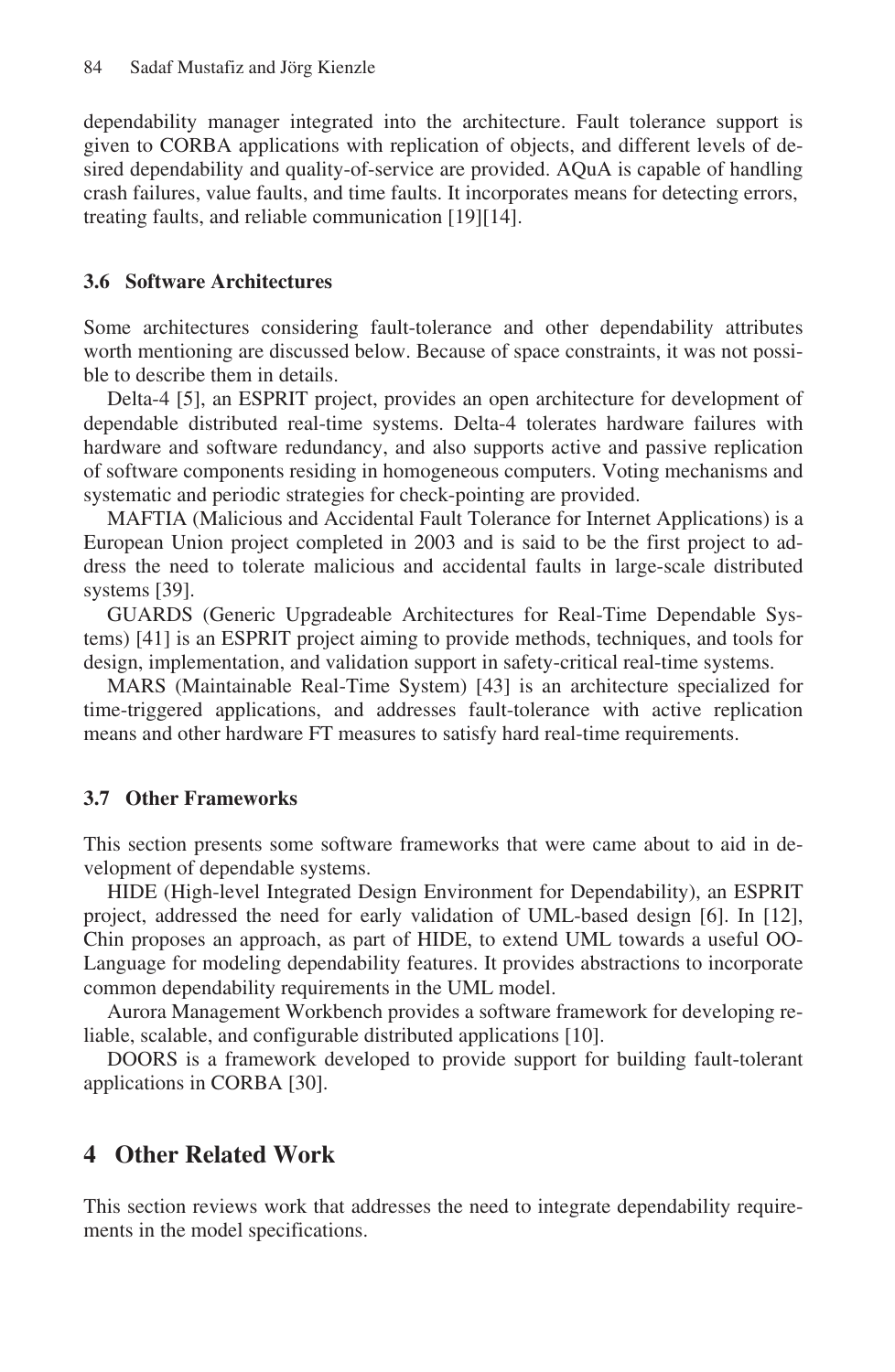#### **4.1 Developing Safety Critical Systems with UML**

It is crucial when developing safety-critical systems to consider means to achieve the highest level of dependability. In [33], a technique is presented which is based on using the UML extension mechanisms to incorporate safety requirements in a UML model. The mechanisms consider crash/performance failures and value failures which may cause message loss, delay, or corruption. For example, the stereotype <<risk>> can be used to describe a risk that arises in the physical level with the tag {failure} and  $\le$  error handling  $\ge$  provides an object for handling errors in the subsystem level and is associated with the tag {error object}. The approach also considers analyzing the UML model with a prototypical XMI-based tool to check if it satisfies the requirements [33]. The approach considers non-functional requirements during the design phase in terms of safety. Jürgens has also proposed using UML to develop security-critical systems in [34]. Previously, he has also, in collaboration with others, described some approaches for systems development using UML, which consider various criticality requirements.

#### **4.2 A Framework for Integrating Non-functional Requirements into Conceptual Models**

In [15], an interesting approach is presented addressing the need to capture nonfunctional requirements (NFR) at the early stages of development, by integrating NFR into conceptual models, specifically into the entity-relationship (ER) and objectoriented (OO) models. The proposed method describes the use of the LEL (Language Extended Lexicon) [15], and a NFR taxonomy to elicit the requirements. A comprehensive taxonomy of NFR can be found in [13]. A LEL-NFR tool is required that captures terminologies relevant to the target field, referred to as the UoD (Universe of Discourse). This tool along with the NFR taxonomy is used to derive the NFR knowledge-base for a particular domain. These NFR are decomposed and represented in graphs which a slight variants of Chung's NFR graphs [13]. Finally, the NFR are integrated into the conceptual models. In ER models, a NFR is shown in a rectangle with the UoD labeled over it, and connected to the relevant entity or relationship. In the OO model, NFR are added to class diagram by attaching two rectangles to the right bottom of the class with the UoD name in one and the NFR name in the other.

In [16], this approach has been applied to UML, starting from use cases to class diagrams, sequence diagrams, and collaboration diagrams.

### **5 Survey Results**

This section shows a comparison of the major approaches discussed in this paper based on some important non-functional requirements. The requirements considered have been introduced in Section 1: *dependability*, *timeliness*, *adaptability*, and *quality-of-service (QoS)*. Dependability refers to availability, reliability, safety, confidentiality, integrity, and maintainability [2]. Availability and reliability can be together classified as "avoidance or minimization of service outages" [2]. Also, a specializa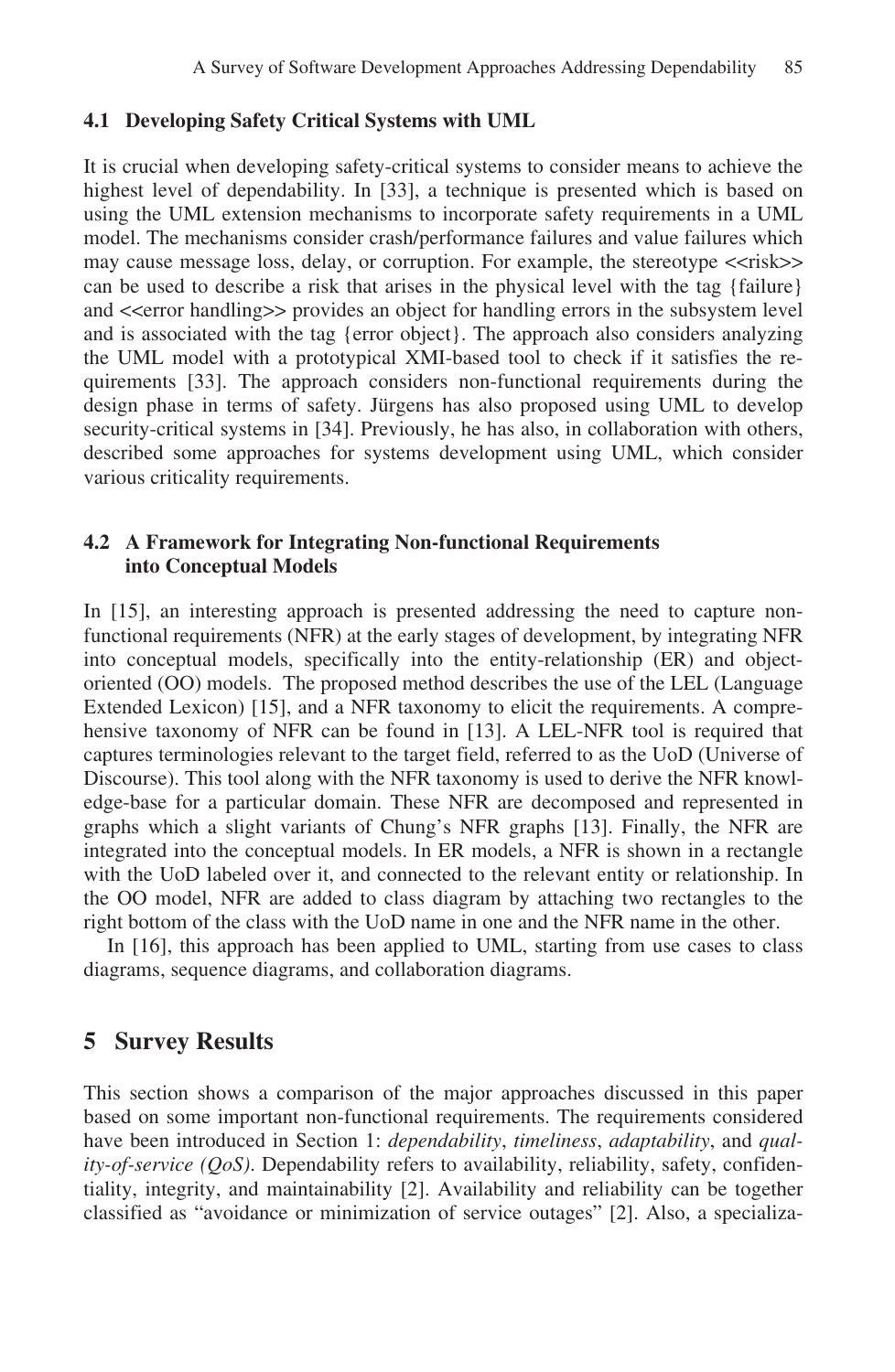tion of availability and integrity with respect to authorization, and confidentiality can be grouped together as the *security* requirement [2]. The approaches have been evaluated based on the requirements that are satisfied or taken into consideration, and a comparison is illustrated in Table 1.

|                     | <b>Availability</b><br>Reliability | <b>Safety</b>             | Security     | Maintainability | Timeliness                | Adaptability              | SOO                       | Comments                                                                                                    |
|---------------------|------------------------------------|---------------------------|--------------|-----------------|---------------------------|---------------------------|---------------------------|-------------------------------------------------------------------------------------------------------------|
| <b>HOOD</b>         | ×                                  | $\boldsymbol{\mathsf{x}}$ | ×            | ✓               | ✓                         | $\mathbf{x}$              | $\boldsymbol{\mathsf{x}}$ | limited maintainability (only exception handling);<br>timeliness (only SRT);                                |
| HRT-<br><b>HOOD</b> | ✓                                  | ✓                         | ×            | ✓               |                           | ✓                         | $\boldsymbol{\mathsf{x}}$ | limited maintainability (only exception handling<br>and maybe replication); adaptability (mode<br>changes); |
| <b>TIRAN</b>        | ✓                                  | ✓                         | ×            | ✓               | $\checkmark$              | ✓                         | $\pmb{\times}$            | assumes reliable communication; safety (only by<br>criticality level)                                       |
| DepAuDE             | ✓                                  | $\checkmark$              | ✓            | ✓               |                           | ✓                         | $\checkmark$              | considers intra- and inter-site communication;<br>safety (only by criticality level)                        |
| <b>TARDIS</b>       | ✓                                  | ✓                         | $\checkmark$ | ✓               | $\checkmark$              | ✓                         | ×                         | not targeted to specific NFR - open framework                                                               |
| <b>OOHARTS</b>      | ✓                                  | ✓                         | ×            | ✓               |                           | ✓                         | $\boldsymbol{\mathsf{x}}$ | limited maintainability (exceptions); adaptability<br>(mode changes);                                       |
| <b>EFTOS</b>        | $\checkmark$                       | $\mathbf{x}$              | ✓            | ✓               | $\checkmark$              | ✓                         | $\boldsymbol{\mathsf{x}}$ | security (integrity); timeliness (esp. SRT);                                                                |
| DELTA-4             | ✓                                  | $\pmb{\times}$            |              | ✓               |                           | $\boldsymbol{\mathsf{x}}$ | $\boldsymbol{\mathsf{x}}$ | user-specified level of dependability; maintain-<br>ability (only replication);                             |
| Chameleon           | ✓                                  | $\mathbf{x}$              | ×            | ✓               | $\mathbf{x}$              | ✓                         | $\boldsymbol{\mathsf{x}}$ | supports different levels of availability<br>requirements; adaptability (mode changes);                     |
| <b>ROAFTS</b>       | ✓                                  | ✓                         | ×            | ✓               | ✓                         | ✓                         | $\boldsymbol{\mathsf{x}}$ | guarantees RT FT; adaptability (mode changes);<br>survivability;                                            |
| <b>FRIENDS</b>      | $\checkmark$                       | $\checkmark$              | ✓            | ✓               | $\boldsymbol{\mathsf{x}}$ | $\pmb{\times}$            | $\pmb{\times}$            | security (communication);                                                                                   |
| AQuA                | $\checkmark$                       | ×                         | ×            | $\checkmark$    | $\mathbf{x}$              | ✓                         | $\checkmark$              | user-specified level of availability;                                                                       |

**Table 1.** Comparison Based on NFR

Table 2 presents a comparison of the fault-tolerance support in each approach and is classified based on the failure domain, error processing, and fault treatment support. The main techniques considered in each approach have also been mentioned.

## **6 Conclusion**

This paper presented an assortment of methods, frameworks, middleware, architectures, and other development techniques that address dependability, timeliness, adaptability, or other QoS requirements. Due to space reasons, none of the addressed approaches have been discussed in much detail. The interested reader is encouraged to consult the detailed review given in [40].

The software development methods, HRT-HOOD and OOHARTS, consider realtime issues in isolation. The KAOS and B formal methods address dependability issues, and present a high-level approach for specifying requirements and deriving the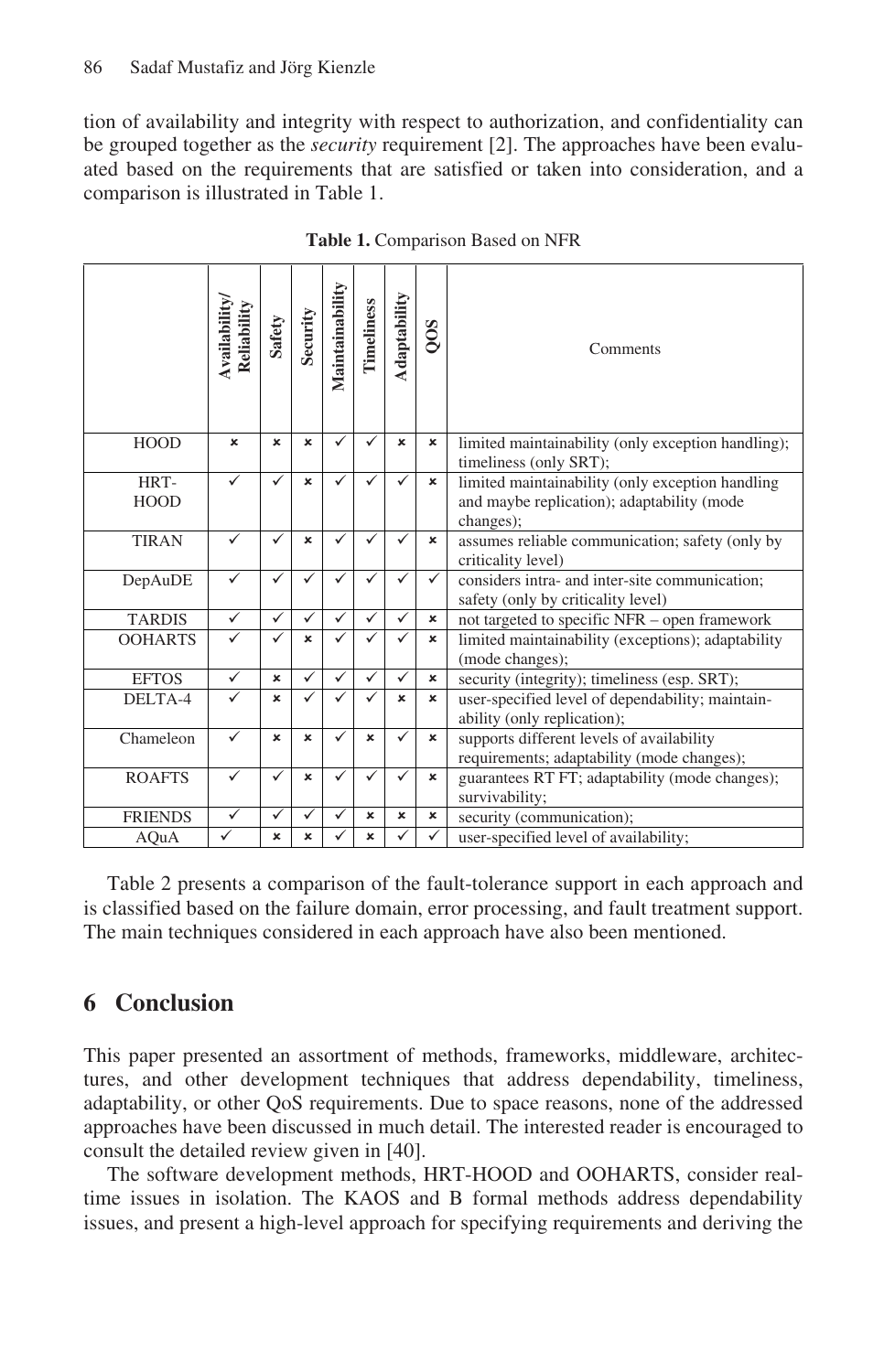|                |                                            | <b>Failure Domain</b> | <b>Error</b>                            | Fault                                                                                             |                                                                                                                                                                                     |
|----------------|--------------------------------------------|-----------------------|-----------------------------------------|---------------------------------------------------------------------------------------------------|-------------------------------------------------------------------------------------------------------------------------------------------------------------------------------------|
|                | Value<br>Timing                            |                       | <b>Processing</b>                       | <b>Treatment</b>                                                                                  | <b>Means</b>                                                                                                                                                                        |
| <b>HOOD</b>    | $\mathbf{x}$                               | $\mathbf{x}$          | detection                               | no support                                                                                        | exception processing,<br>deadlock avoidance<br>techniques                                                                                                                           |
| HRT-HOOD       | $\boldsymbol{\mathsf{x}}$                  | $\checkmark$          | detection                               | reconfigura-<br>tion                                                                              | exception processing,<br>replication                                                                                                                                                |
| <b>TIRAN</b>   | $\checkmark$<br>computing<br>failures only | ✓                     | detection,<br>localization.<br>recovery | diagnosis,<br>masking<br>confinement,<br>dynamic<br>reconfigura-<br>tion, graceful<br>degradation | exception handling, design<br>diversity, stable memory,<br>watchdog, local voter,<br>distributed synchroniza-<br>tion, time-out, standby<br>sparing, recovery blocks,<br><b>NMR</b> |
| DepAuDE        | $\checkmark$                               | ✓                     | same as<br>above                        | same as above                                                                                     | same as above & group<br>communication                                                                                                                                              |
| <b>TARDIS</b>  |                                            |                       | detection,<br>recovery                  | diagnosis,<br>isolation.<br>confinement,<br>reconfigura-<br>tion                                  | timeout. HW/SW re-<br>pair/replacement, NMR,<br>failure messages                                                                                                                    |
| <b>OOHARTS</b> | ×                                          | $\checkmark$          | detection                               | reconfigura-<br>tion                                                                              | exceptions, timeout, dead-<br>lock avoidance techniques                                                                                                                             |
| <b>EFTOS</b>   | ✓                                          | ✓                     | detection,<br>isolation.<br>recovery    | masking, fault-<br>tolerance                                                                      | exception handling, watch-<br>dog, atomic actions, dis-<br>tributed voting, recovery<br>language                                                                                    |
| DELTA-4        | ✓                                          | ✓                     | detection,<br>recovery                  | reconfigura-<br>tion, fault-<br>tolerance                                                         | active/passive/leader-<br>follower replication, vot-<br>ing, timeout                                                                                                                |
| Chameleon      | ✓                                          |                       | detection,<br>recovery                  | masking,<br>system recon-<br>figuration,<br>failure recov-<br>erv                                 | reliable agents, TMR<br>(H/W), checkpoints, voting<br>(distributed & majority)                                                                                                      |
| <b>ROAFTS</b>  | ✓                                          |                       | detection,<br>recovery                  | fault-tolerance                                                                                   | watchdog timer, predict-<br>able communication,<br>process scheduling, back-<br>ward recovery (SRT),<br>forward recovery (HRT),<br>recovery blocks; active<br>replication           |
| <b>FRIENDS</b> | physical<br>failures only                  | crash                 | detection,<br>recovery                  | reconfigura-<br>tion, fault-<br>tolerance                                                         | leader-follower-replication,<br>stable storage, primary<br>backup, failure suspectors,<br>group communication                                                                       |
| <b>AQuA</b>    | ✓<br>✓                                     |                       | detection,<br>recovery                  | fault-tolerance,<br>system recon-<br>figuration                                                   | active/passive replication<br>& degree, voting, monitors,<br>group communication                                                                                                    |

**Table 2.** Fault Tolerance Support

design based on refinements. The frameworks TIRAN and DepAuDE are two significant contributions to the development of dependable systems, but cater to a specific domain. The TARDIS project provides a general framework that addresses various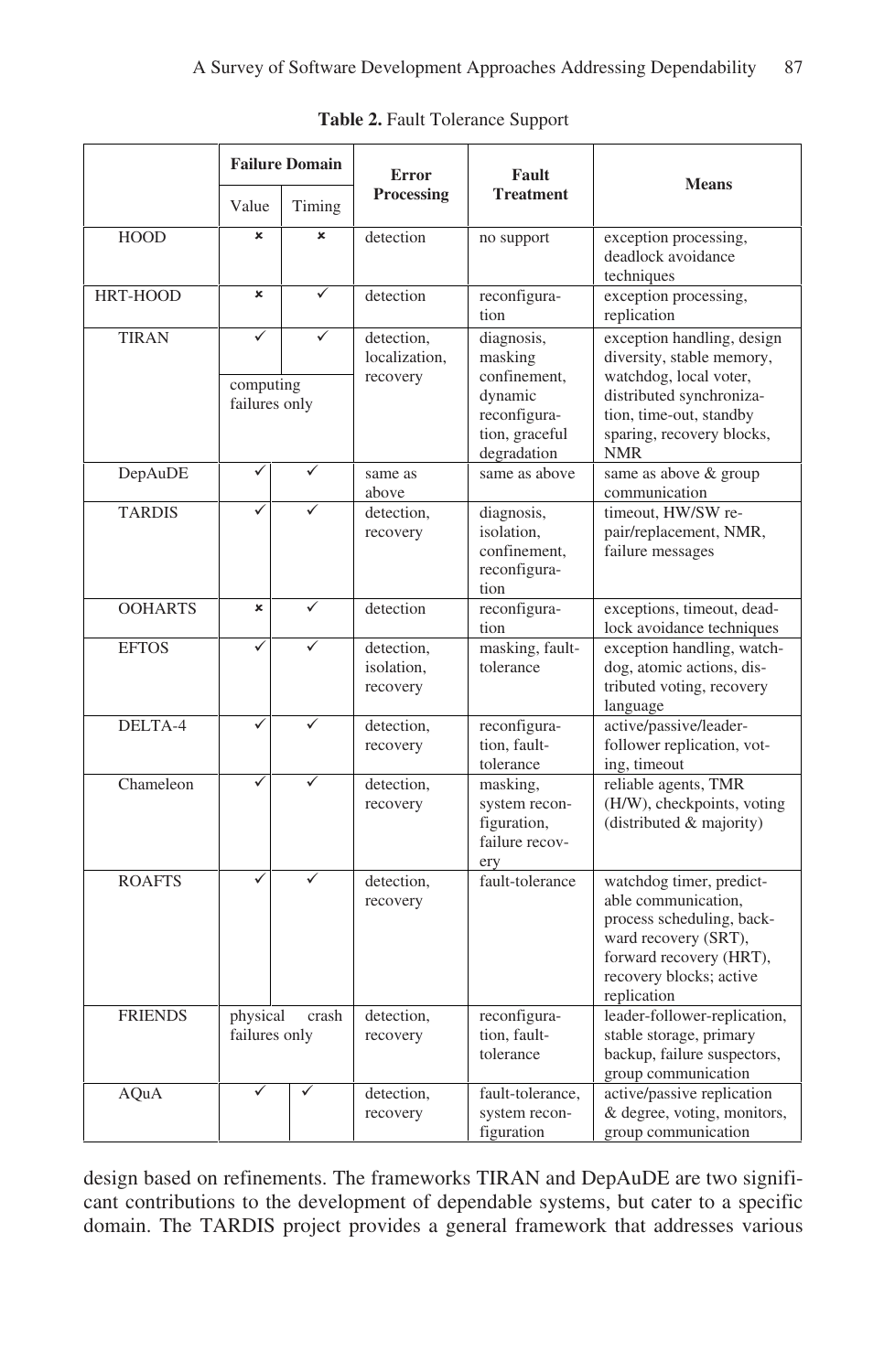non-functional requirements, but does not define a step-by-step development process. Similarly, middleware infrastructures like EFTOS and ROAFTS provide FT tools that the users can adapt according to their needs. Software architectures, like DELTA-4, Chameleon, FRIENDS, and AQuA, attempt to provide hardware fault tolerance by supporting techniques like replication, but they do not provide guidelines to the user for making design decisions during software development. Several other approaches propose extension mechanisms to integrate non-functional requirements into design models, and stereotypes have been defined that add dependability-related notions to UML. However, these approaches concentrate on one particular phase, and do not provide the necessary continuity throughout the development life cycle. In short, the survey shows that there is a lot more work to be done to make dependability, and in particular fault tolerance, an integral part of software development.

## **References**

- 1. Abriel, J.-R.: *The B-book*, Cambridge University Press, 1996.
- 2. Avizienis, A., Laprie, J.-C., et al.: "Dependability of computer systems: Fundamental concepts, terminology, and examples", in *Proc. 3rd IEEE Information Survivability Workshop (ISW-2000)*, Boston, Massachusetts, USA, October 24-26, 2000, pp. 7-12.
- 3. Avizienis, A., Laprie, J.-C., Randell, B.: "Fundamental Concepts of Dependability", CS-TR: 739, Department of Computing Science, University of Newcastle, 2001.
- 4. Bagchi, S, Whisnant, K., et al.: "Error Detection and Recovery in Chameleon", Center for Reliable and High-Performance Computing, Coordinated Science Laboratory, University of Illinois at Urbana-Champaign, Nov 98, presentation .
- 5. Barrett, P.A.: "Delta-4: An open architecture for dependable systems", in *IEE Colloquium on Safety Critical Distributed Systems*, 1993, pp. 2/1-2/7.
- 6. Bondavalli, A., Cin, M.D., et al.: "Dependability Analysis in the Early Phases of UML Based System Design", *International Journal of Computer Systems - Science & Engineering*, Vol. 16 No. 5, Sep 2001, pp. 265-275.
- 7. Burns, A., Lister, A. M., McDermid: "TARDIS: an architectural framework for timely and reliable distributed information systems", in *Proc. Sixth Australian Software Engineering Conf.*, Sydney, Australia, July 1991, pp. 1-15.
- 8. Burns, A., Lister, A. M.: "A framework for building dependable systems", *The Computer Journal*, Vol. 34 No. 2, April 1991, pp. 73- 181.
- 9. Burns, A., Wellings, A.: *HRT-HOOD: a structured design method for hard real-time Ada systems*, Elsevier Science BV, 1995, ISBN 0-444-82164-3.
- 10. Buskens. R, Siddiqui A., et al.: "Aurora Management Workbench", Bell laboratories, 2003, http://www.bell-labs.com/project/aurora.
- 11. Carnot, M., DaSilva, C., et al.: "Error-free software development for critical systems using the B-Methodology", in *Proc. of 3rd International Symposium on Software Reliability Engineering*, Oct 1992, pp. 274-281.
- 12. Chin, M.D.: "Extending UML towards a useful OO-language for modeling dependability features", in *the Ninth IEEE Workshop on Object-Oriented Dependable Real-Time Systems*, October 2003.
- 13. Chung, L., Nixon, B.A., et al.: *Non-functional Requirements in Software Engineering*, Kluwer Academic Publishers, 2000.
- 14. Cukier, M., Ren, J., et al.: "AQuA: An Adaptive Architecture that Provides Dependable Distributed Objects", in *Proceedings of the 17th IEEE Symposium on Reliable Distributed Systems (SRDS.98),* Indiana, SA, October 20-23, 1998, pp. 245-253.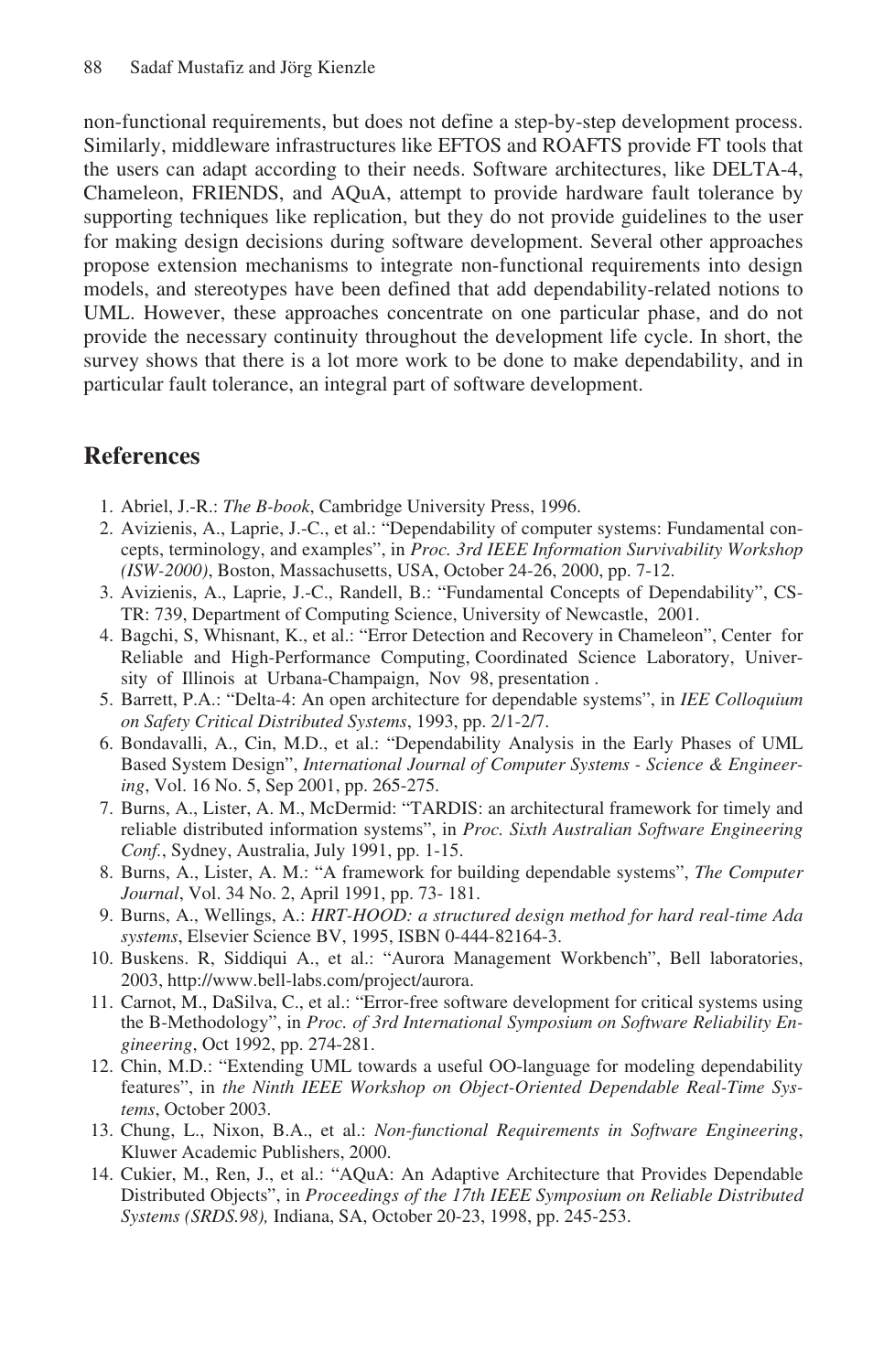- 15. Cysneiros, L.M., Leite, J.C.S.P, et al.: "A Framework for Integrating Non-Functional Requirements into Conceptual Models", *Requirements Engineering Journal*, Vol. 6, Issue 2, Apr. 2001, pp. 97-115.
- 16. Cysneiros, L.M., Leite, J.C.S.P: "Non-Functional Requirements: From Elicitation to Conceptual Model", *IEEE Transactions on Software Engineering*, May 2004.
- 17. D'Souza, D., Wills, A. C.: *Objects, components, and frameworks with UML: The Catalysis Approach*, Addison-Wesley: Reading, MA, USA, 1998.
- 18. D1.1 Requirement specification V2, TIRAN Project Deliverable, October 1999, confidential.
- 19. D2.1 and D2.2: Updated Investigation, evaluation, and selection, DepAuDE Deliverable, 2002.
- 20. D7.9 Project Final Report, TIRAN Project Deliverable, October 2000, confidential.
- 21. D8.6: Final Report, DepAuDE Deliverable, 2003.
- 22. Darimont, R., Delor, E., et al.: "GRAIL/KAOS: An Environment for Goal-Driven Requirements Engineering", in *Proc of. ICSE'98 - 20th Intl. Conf .on Software Engineering,*  Kyoto, Vol. 2, April 1998, pp. 58-62.
- 23. Deconinck, G., De Florio, V., et al.: "The EFTOS approach to dependability in embedded supercomputing", *IEEE Transactions on Reliability*, Vol. 51, Mar. 2002, pp. 76–90.
- 24. DepAuDE project website, April 22, 2004, http://www.depaude.org/
- 25. Dondossola, G., Botti, O.: "System fault tolerance specification: proposal of a method combining semi-formal and formal approaches", in *Proc. of Int. Conf. FASE2000, part of ETAPS2000 - The European Joint Conferences on Theory and Practice of Software*, Berlin, D, March 2000, LNCS, No. 1783, Springer-Verlag, Berlin, Heidelberg, New York, 2000, pp. 82-96.
- 26. European Dependability Initiative: Inventory of EC Funded Projects in the area of Dependability, Issue 2.2, 11 January 2000.
- 27. Fabre, J.-C., Pérennou, T.: "A Metaobject Architecture for Fault Tolerant Distributed Systems: The FRIENDS Approach", *IEEE Trans. on Computers*, Jan. 1998, pp. 78-95.
- 28. Fidge, C.J., Lister, A.M.: "A disciplined approach to real-time systems design", *Information and Software Technology*, Vol. 34 No. 9, September 1992, pp. 603-610.
- 29. Fidge, C.J., Lister, A.M.: "The challenges of non-functional computing requirements", in *Seventh Australian Software Engineering Conference (ASWEC'93)*, Sydney, September 1993, pp. 77-84.
- 30. Gokhale, A., Natarajan, B., et al.: "DOORS: Towards high-performance fault-tolerant CORBA", in *Proc. 2nd Intl. Symp. Distributed Objects and Applications (DOA '00)*, Sept. 2000.
- 31. Guerra, P. A. de C., Rubira, C., et al.: "Fault-Tolerant Software Architecture for Component-Based Systems", in R. de Lemos, C. Gacek, A. Romanovsky (Eds). Architecting Dependable Systems, *LNCS* 2677, Springer, 2003, pp. 129-149.
- 32. HOOD Reference Manual, Issue 4, 1995. Available at ftp://ftp.estec.esa.nl/pub/wm/wme/HOOD/HRM4.tar.gz.
- 33. Jürgens J.: "Developing safety-critical systems with UML", in *Proc. UML 2003 Conference*, *LNCS* 2863, Springer-Verlag 2003, pp. 360-372, San Francisco, California, USA.
- 34. Jürgens, J.: *Secure Systems Development with UML*, Springer-Verlag, 2004 (to be published).
- 35. Kabous, L., Nebel, W.: "Modeling Hard Real Time Systems with UML The OOHARTS Approach", in *Proc. UML'99 Conference, LNCS* 1723, pp. 339-355, Springer-Verlag, 1999.
- 36. Kienzle, J.: "Software Fault Tolerance: An Overview", in *Ada-Europe '2003*, *LNCS* 2655, Springer-Verlag, 2003, pp. 45-67.